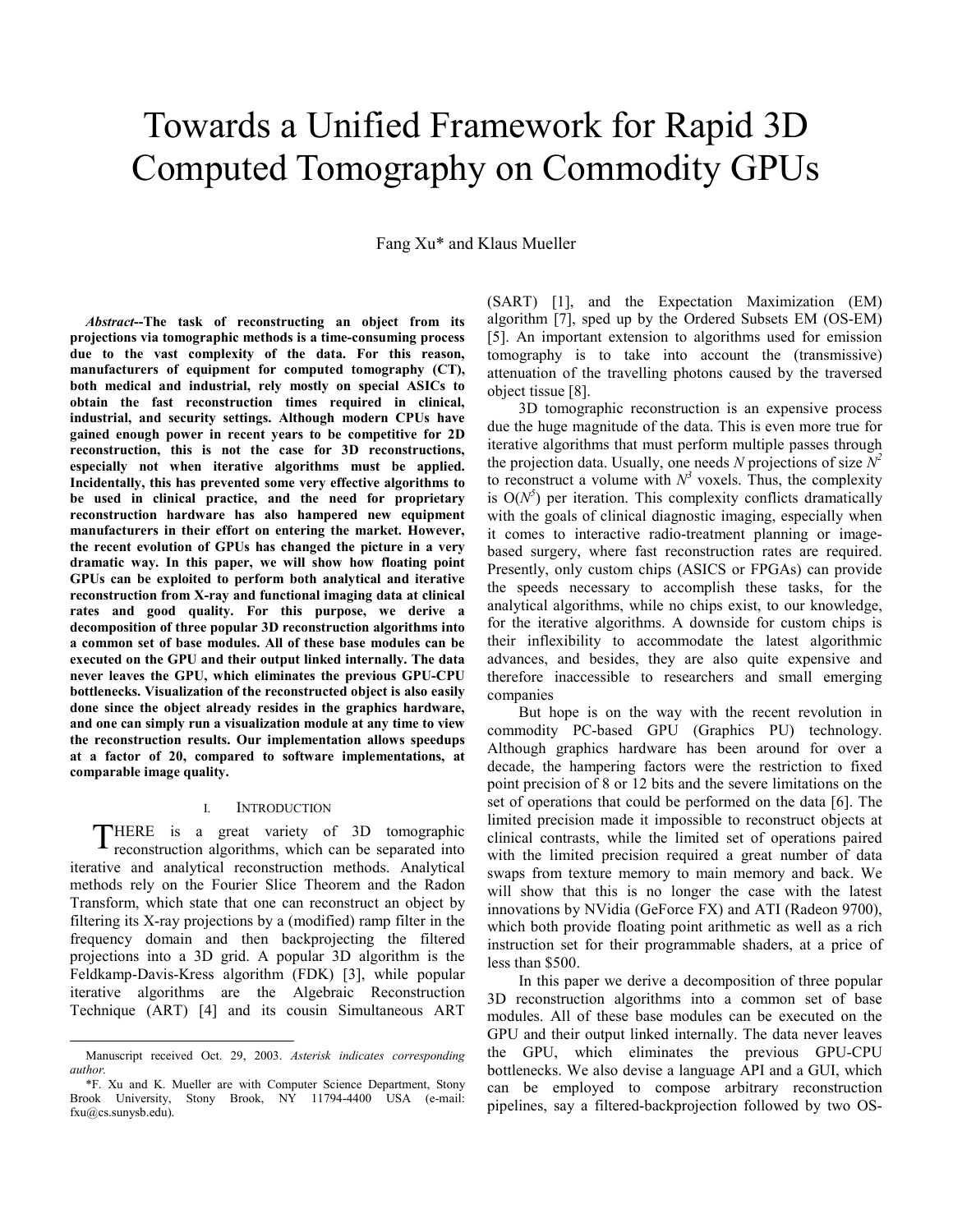EM iterations, to fully execute on the hardware. Finally, visualization of the reconstructed object is easily done since the object already resides in the graphics hardware, and one can simply run a visualization module at any time to view the reconstruction results.

#### II. OUR APPROACH

To derive the projection equations used in this research let us assume a volumetric object composed of a material with emission function  $C(x, y, z)$  and attenuation function  $\mu(x, y, z)$ . Then a ray emanating from a source with initial energy  $C_0$ , traversing the object and collecting in bin (*u,v*) of a detector oriented at angle  $\varphi$  will have energy  $C_{\varphi}(u,v)$  (see Fig. 1):

$$
C_{\varphi}(u,v) = \int_{0}^{L} C(s) \cdot e^{-\int_{0}^{s} \mu(t)dt} ds + C_0 \cdot e^{-\int_{0}^{L} \mu(t)dt}
$$
 (1)

where *s* and *t* are parametric variables defined along the ray, and *L* is the distance between source and detector bin. In the following discussion, we will denote  $C_i = C_\varphi(u, v)$  for  $0 \leq i \leq M$ , where *M* is the total number of pixels (rays) in the acquired projection set. These pixels will be organized into images  $P_{\varphi}$  acquired at detector angles  $\varphi_k$ ,  $0 \leq k < S$ , where *S* is the total number of acquired projection images.



Figure 1: Transmission and emission imaging. An external X-ray source emits X-rays and internal radionuclides emit photons at sites of biochemical (metabolic) activity. Both are attenuated by the object's densities.

We can decompose the reconstruction problem into two parts: first estimating the attenuation function  $\mu(x, y, z)$  and then estimating the emission function  $C(x, y, z)$ . To estimate  $\mu$  let us assume that the  $C_i$  are free of contributions from emissive sources. Then we can rewrite the second part of (1) as follows:

$$
p_i = \int_0^L \mu(t)dt \quad \text{where} \quad p_i = -\log\left(\frac{C_i}{C_0}\right)
$$

The first part of (1) will be reconstructed once  $\mu$  is known, using a hardware-implementable formulation that will be derived in the full paper.

Since it is our goal to reconstruct a discrete grid of voxels, with values for emission  $C$  and for attenuation  $\mu$ , it helps to rewrite the integral equation in an alternative, voxel-centric form:

where the  $v_j$  are the values for the reconstructed voxels  $(C_j)$  or  $\mu_i$ ) at  $(x,y,z)$  and the  $w_{ij}$  are the weights with which the values of the  $v_i$  contribute to the pixels  $p_i$ . We can re-write the update

$$
p_i = \sum_{j=0}^{N^3 - 1} (v_j \cdot w_{ij})
$$
 (2)

for a specific voxel  $v_i$ ,  $0 \le j \le N^3$ , as follows:

Note that the meaning of the weight factors  $w_{ii}$  varies depending on the reconstruction algorithm used. In a Feldkamp-type grid update equation, a weight factor  $w_{ij}$  is the

$$
v_j = v_j + \sum_{p_i \in P_{\varphi}} \left( p_i \cdot w_{ij} \right) \tag{3}
$$

product of the interpolation weight for each pixel  $p_i$  in the projection images and a depth weighting factor.

 On the other hand, the iterative method of Expectation Maximization (EM) [7] has the following grid update equation:

$$
v_{j} = \frac{v_{j}}{\sum_{p_{i} \in P_{set}} w_{ij}} \left( \sum_{p_{i} \in P_{set}} \left( \frac{p_{i}}{\sum_{l=0}^{N^{3}-1} v_{l} w_{il}} \right) w_{ij} \right)
$$
(4)

We can rewrite this equation in terms of grid correction factors *di*:

$$
v_j = \frac{v_j}{\sum_{p_i \in P_{set}} w_{ij}} \left( \sum_{p_i \in P_{set}} d_i w_{ij} \right)
$$
 (5)

The term in the denominator of (4) in the most-inner bracket is a projection operator, where the  $w_{ij}$  can just be the voxel weights, or the combined voxel/attenuation weights, if one would like to incorporate the attenuation effects of the volume. The grid update factors  $d_i$  are computed and backprojected into the grid, using the same  $w_{ij}$  than in the projection step. A normalization step follows after all updates have been backprojected (thus a temporary accumulation volume for weights and updates is needed), and the result is multiplied (not added as in SART or Feldkamp) by the current voxel value. The procedure for OS-EM is very similar, just operating on a smaller set of projections.

 Thus all algorithms can be decomposed into very similar main elements, i.e., a set of projection and backprojection operations. The outcomes of these operations may be combined in different ways with simple arithmetic operations, such as multiplications and additions, on both the pixel level (to compute the grid corrections delivered by each ray) and on the voxel level (to compute the individual voxel updates), and a normalization step may be required. But all of these additional (glue) operations can be implemented in the latest